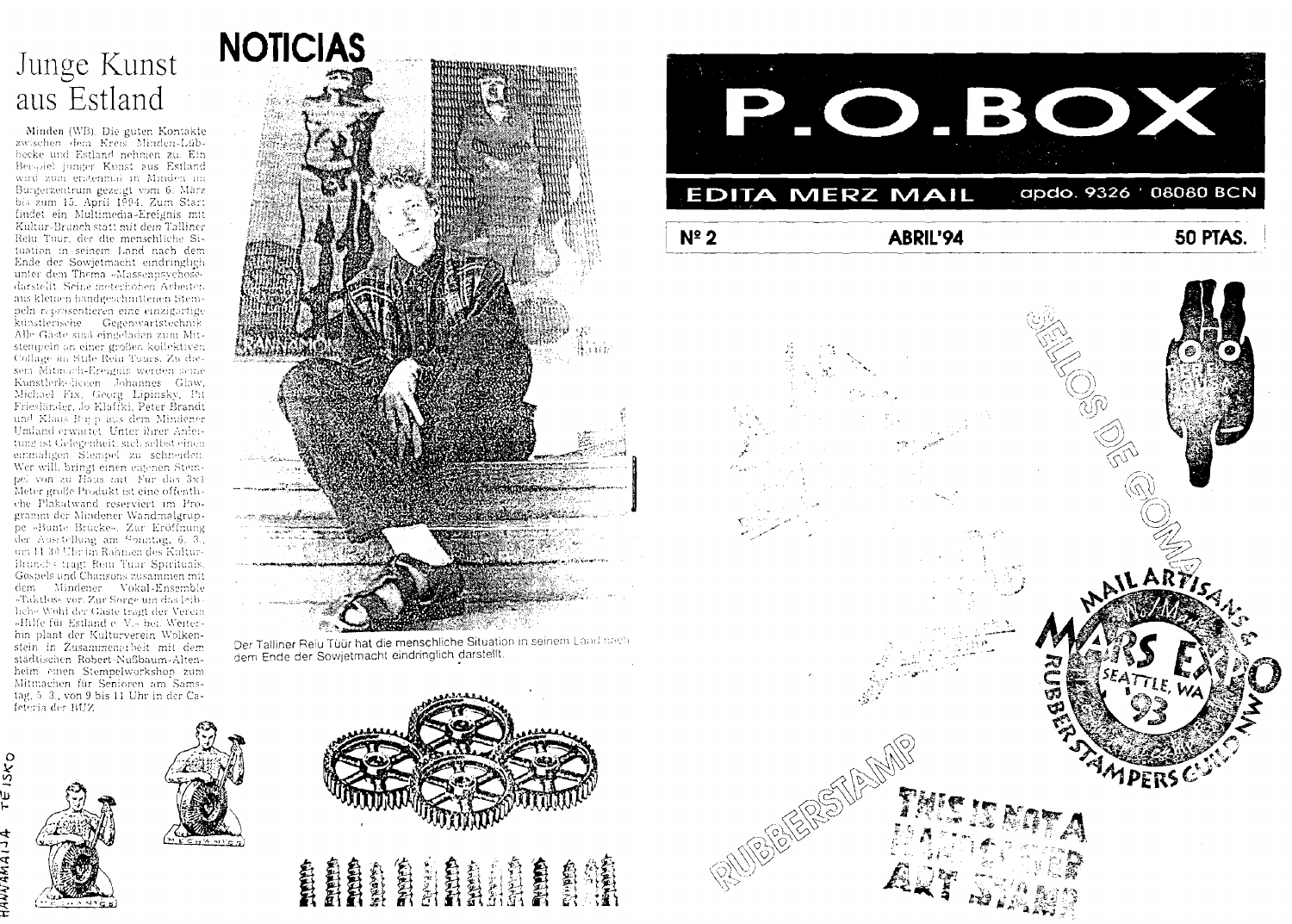

لمد **La utilización del sello estampado se ha venido utilizando desde tiempos remotos, ya sea de**  con dibujos **geométricos utilizado sobre la propia piel,**  papel, etc., con fines decorativos. **mágicos, religiosos, o en la vida civil para**  autentificar documentos, cartas, **demás.** 

**i** - 1 **'d** 

**Cuando Kurt Schwitters utilizó los sellos de goma en Anna Blume hat ein Vogel (1918), Ohne Titel (Druckaache=Impreso- 1919- en la portada), Stempelzeichnung (1919) y otros, iniciaba un periodo hasta la actualidad en el cual el sello iba a representar una faceta más de la creación artfstica, pasando por piezas de Arman con composiciones de diversos tampones, Andy Warhol, hasta las exposiciones que se están realizando en estos momentos (vease exposiciones), o la masiva utilización dentro de los circuitos del Mail Art (la Gltima exposición internacional -MAñS- se celebró en Seattle este otoño pasado).El sello de goma, ya sea confeccionado a mano o de una forma mecánica permite numerosas variantes de textura, composición, color, repetición de una imagen, etc,. Se pueden ver en estas páginas distintos tipos de usos; en sobres, donde la obra se va paseando en el** 

**propio envoltorio (Peter Brandt)** , **en tamafios 3**  gigantes como el artista de Estonia Reiu Tüür<br>que confecciona sellos de 1.5 metros. en el que confecciona sellos de 1,5 metros, **propio cuerpo como el artista yugoeslavo Nenad Bogdanovic, confeccionados sobre madera por el artista argentino Edgardo Antonio Vigo, etc.** 



Todos las llustraciones esián realizadas a partir de sellos de goma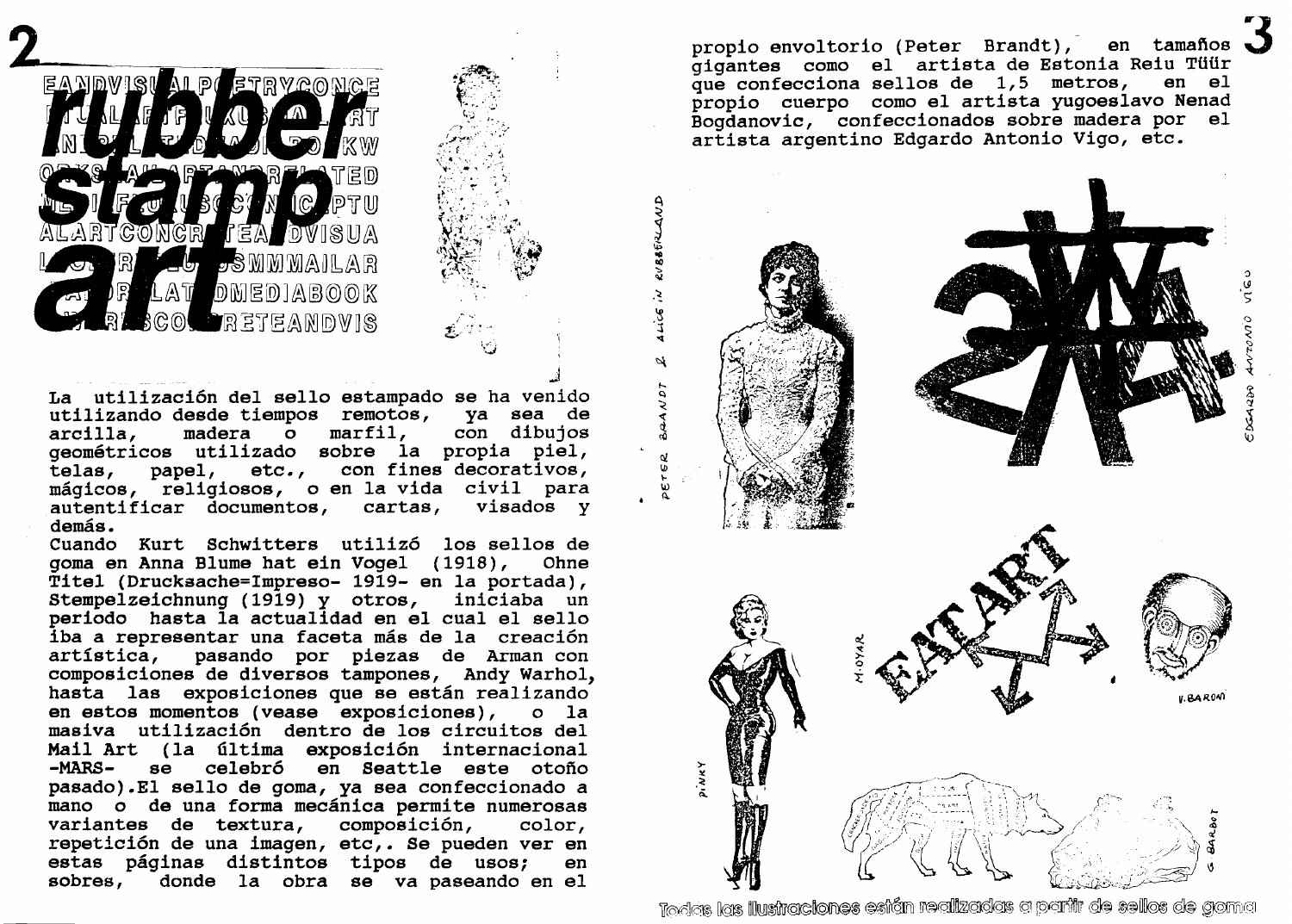

### **STAMP ART GALLER** n N EXH

Stephen Caravello - The Rubber Computer Andy Warhol - Stamp Art Documentation Jenny Soup - In Remembrance Mike Dyar - Mail Art/Eat Art **MARCH** Karen Haworth - The Stampin Designer APRIL: Stampfest 93 - A Post Card Show The New Carvers - Picasso Gaglione, Darling Darlane, Robin Pearl, Theresa Elkan, Loree Lee. India Bonham, John Bailiff The Dallas Carvers - ex posto facto/FickGarlington/JEM TUTKER ិបថាទាន់ Serge Segay - Stamp Art From Russia Stephen Kaplin - Hand Carved Art Stamps EPTEMBER Ruggero Maggi - Italian Stamp/Mail Ant **OCTOBE** Bruno Pollacci - Italian Stamp. Mail Art Marcello Diotallevi - Italian Stamp/Mail Art

# NETWORKER GALLERY "NENAD BOGDANOVIC"

### $R$  U B B E R S T A M P S

Baudhuin Simon, 71 rue d'Hoffschmidt, 6720 Habay-La-Neuve, Belgium.....<br>Fere Sousa, Apdo.9326, 08080 Barcelona, Espana.................................. Klaus Rupp, Mueggenkampstr. 1, 20257 Hamburg, Germany.................. 



January 26, 1994 "Golden Eye" Gallery, Novi Sad

Foto PAGI - Odžac

AT THE BODY ART ACTION IN A GALLERY "GOLDEN EYE" THE VISITORS IMPRINT-ED THE RUBBER STAMPS OF THE PARTICIPANTS OF THIS PROJECT ON MY BODY -WETWORKER GALLERY "NENAD BOGDANOVIC".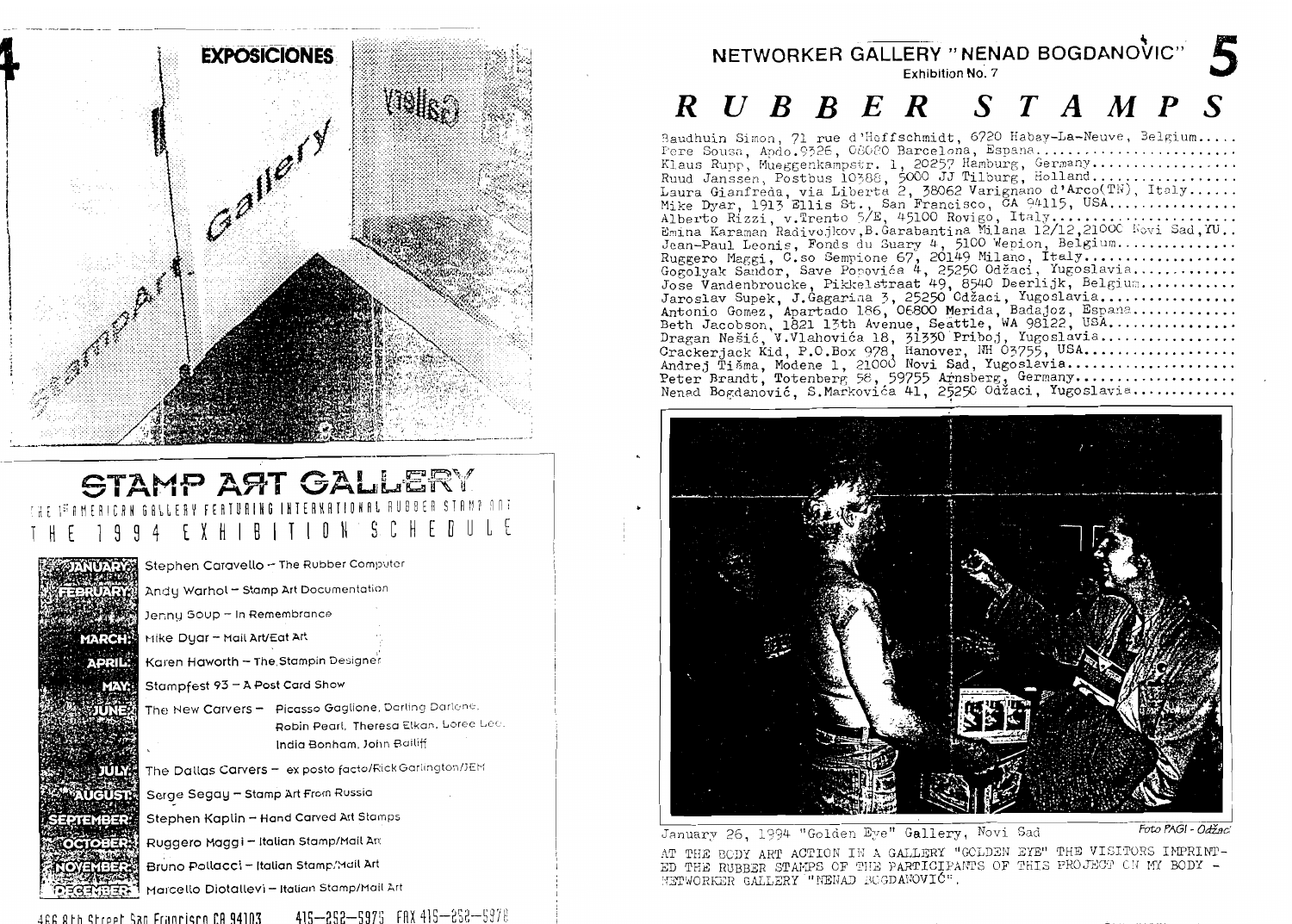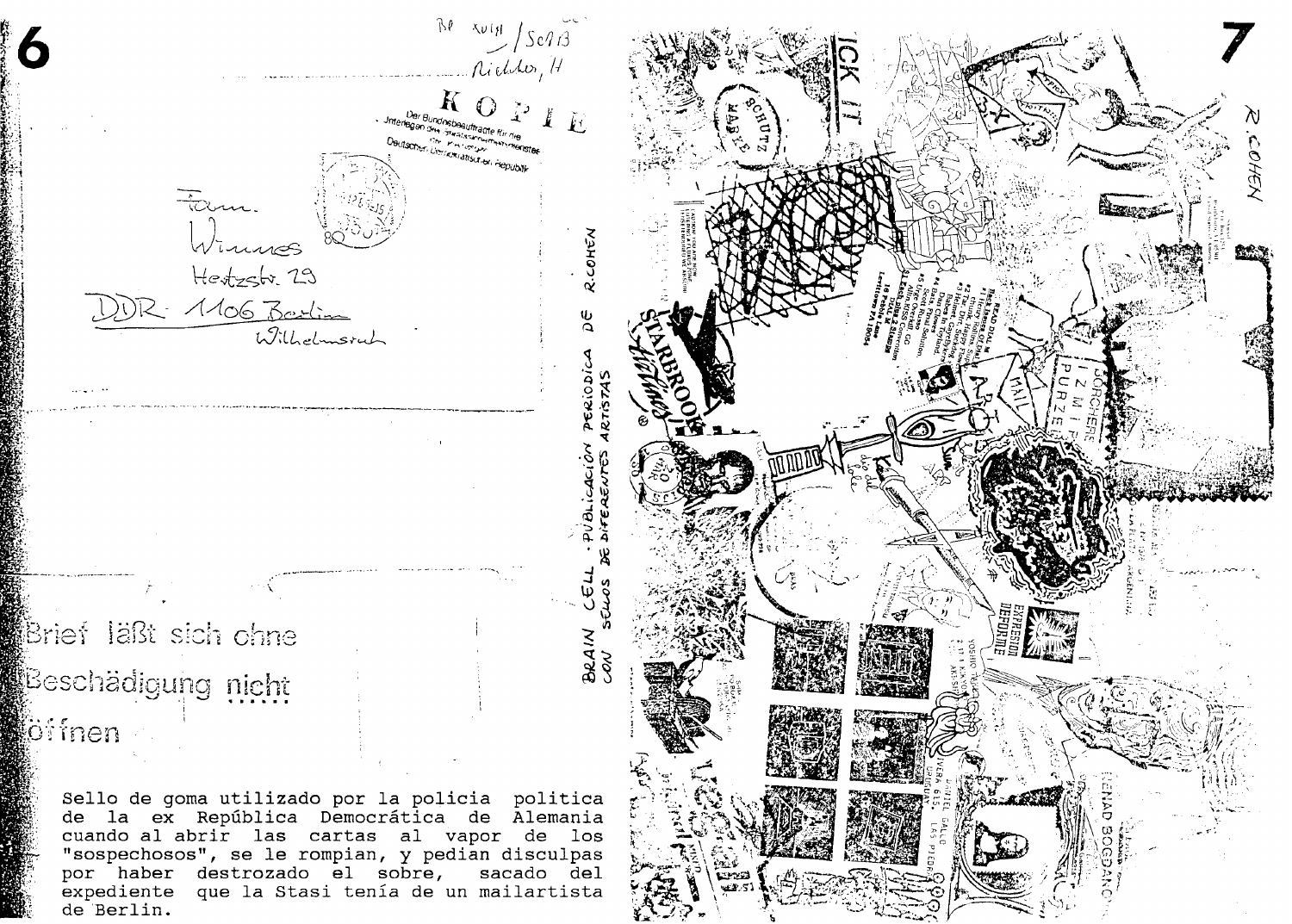





CARRION, Lllises. "Rubber Stamp **ArY.** Amsterdam, Daylight Press 1976. Catalogue de I'exposition a Other Books &So.

CARRION, Ulises. "Rubber Stamp Books". Hou (DK), Egrnont Hojskolen 1979. Catalogue de I'exposition.

CARRION, Ulises. "Rubber Stamps Theory and Praxis". Amsterdam, Rubber Vol.1, #6, 1978.

CARRION, Ulises."Artists' Postage Stamps and Cancellations Stamps". Amsterdam, Rubber, Vol. 2, #8, 1979.

FISCHER, Hervé. "Art et Communication Marginale". Paris, Balland 1974. FRIEDMAN, Ken. Texte in "Art et Communication Marginale". (pp. 44).

FRIEDMAN, Ken/GUGELBERGER, Georg M. "The Stamp and Stamp Art". San Francisco, Front Vol. 1, #4, 1976.

FRONTVol. 1, **#4.** 'Special Catalogue Edition: lnternational Rubber Stamp Exhibition". San Francisco, La Mamelle 1976.

LOEFFLER, Carl E. "International Rubber Stamp Art" in "Correspondence **Art".** Dir. M. Crane et M. Stofflet. San Francisco, Contemporary Art Press 1984. (pp. 395).

MASON, Rainer M. "Timbres et Tampons d'Artistes". Genève, Cabinet des Estampes 1976. Catalogue de I'exposition.

MLLER, Joni K./THOMPSON, Lowry. "The Rubber Stamp Album". New York, Workman 1978.

NAGOLIRNEY, Peter. "Rubber Stamp Art" in "Journal of Popular Cultvre". Vol. 15, #3, 1981. (pp.8@103).

NANNUCCI, Maurizio. "Timbro d'Artista". Firenze, Zona 1975.

PERNECZKY, Geza. "The Magazine Network". Köln, Soft Geometry 1993. Notamment: "The **New** Genre: Rubber Stamp Arr. (pp. 70-84).

ROOK, Gerry Jan de. "Stamp Art". Amsterdam, Daylight Press 1976. Catalogue d'exposition avec des textes de U. Carrion, H. Fischer, G.J. de **Rook,** M. Gibbs et K. Groh.

ROOK, Gerry Jan de. "Stempelen: een handeling". (Den Haag), De Nederlandse Kunst Stichting 1980. Catalogue d'exposition:

RUBBER. Directeur Aart van Barneveld. Amsterdam, Stempelplaats 1978- 1980. Vol. 1, 2 et 3.

SCHWARZBAUER, Georg F. "Künstlerstempel" in Magazine *Kunst* Vol. 14, #3, 1974. (pp. 67-84).

SOFT ART PRESS #17: Special Rubber Stamp Art. Dir. Noemi Maidan ("and tie usual gang of **idiots").** Lausanne, 1979.

ULRICH, Timm. 'Stempel zur Kunst gesternpelr in *Magazine Kunst* Vol. 15, #1, 1975. (pp. 66-82).

VALOCH, Jiri. "Medium Stamp(ing)" in 'Art et Communication Marginale" **(pp.46).**